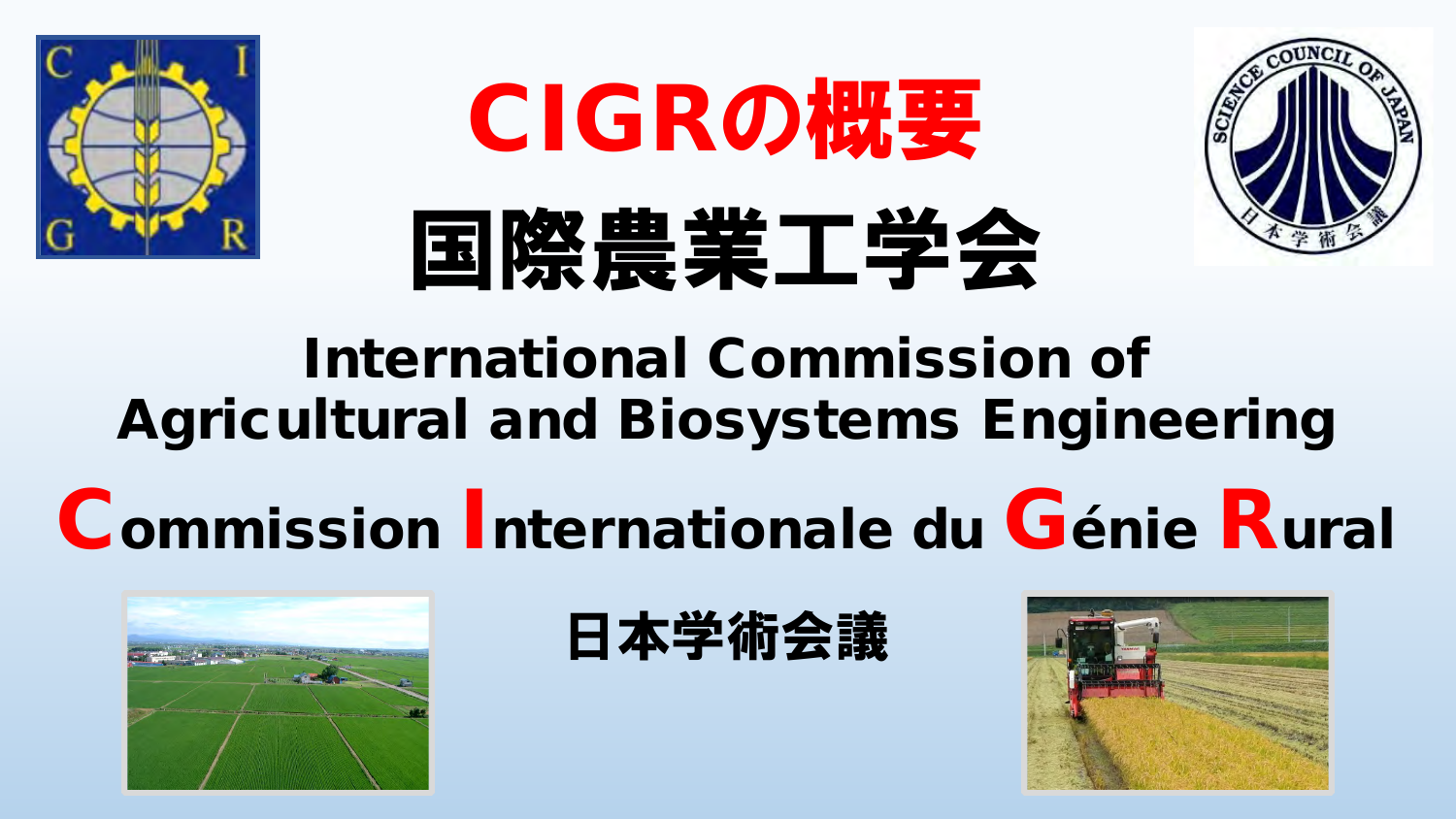

## 沿 革 1930年8月5日に,ヨーロッパ (ベルギー) で設立 その後,北米,オセアニア,中南米,アジア,アフリカ諸国が参加 農業工学の全分野を包括する唯一の世界的学術団体として活動を展開

#### 目 的 CIGRは

農業工学および関連する科学技術を通じて農業食料生産 および自然資源の保全さらに人類の生存と自然環境との 調和に貢献することを目的とする

### 具体的には

- 農業の生産性を向上させ, 食料生産量を増やす
- 生態系を維持し, 気候変動や極端な気象現象, 干ばつ, 洪水などの自然 災害に対する適応能力を向上させる
- 土地と土壌の質を改善させる持続可能な農業食料生産システム構築する
- 地球規模の食料問題を工学的手法により解決を図る



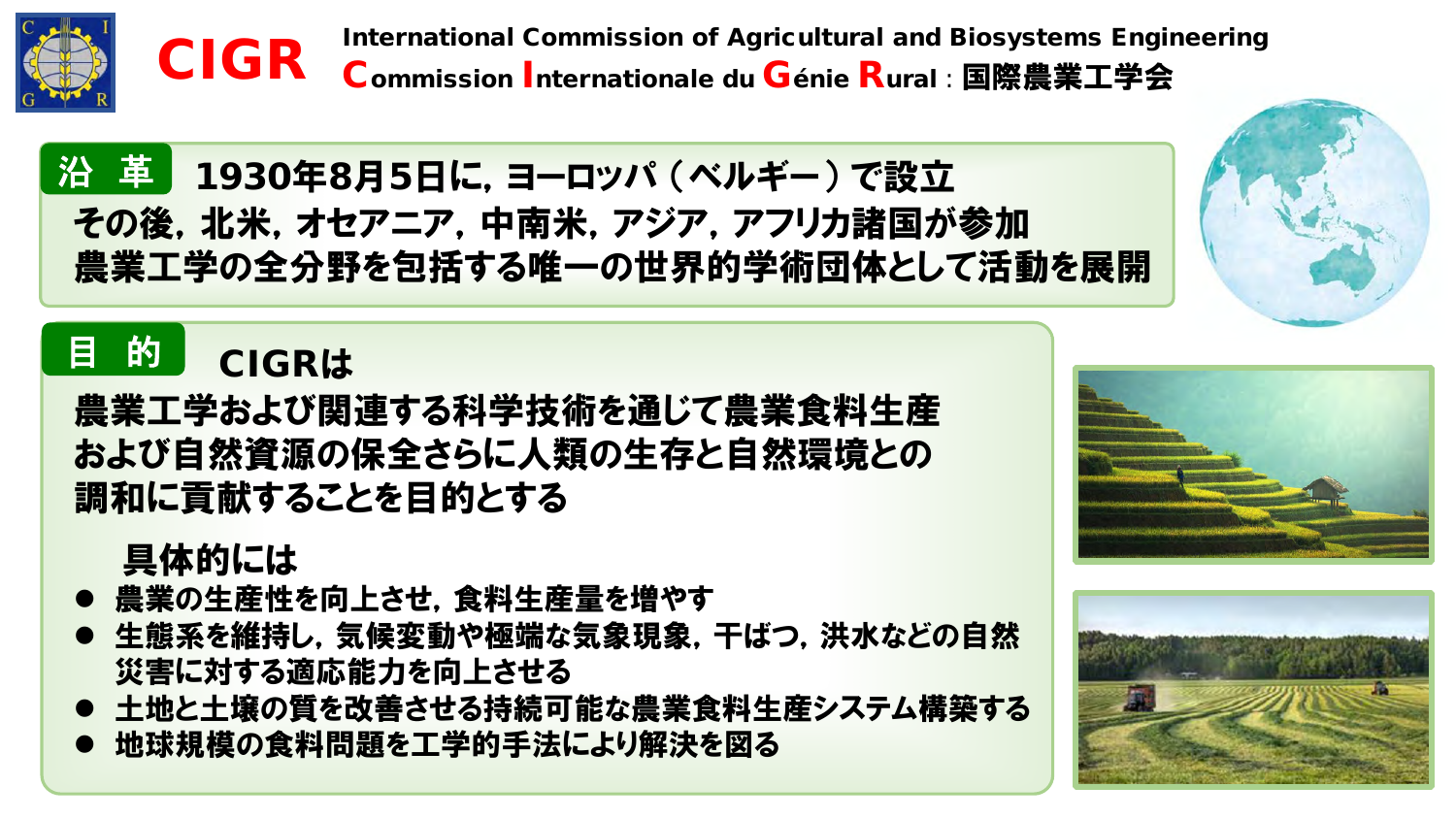

### 組織, ガバナンス

- 会長(President): 1名, 任期2年
- 総会 (General Assembly) : 2年に1回開催
- 理事会(Executive Board): 17名, 每年1回開催
- 執行役員会(Presidium) : 5名,毎年2回開催
- 本部事務局長 (Secretary-General): 1名, 任期4年

# 加盟機関,メンバー

● 会員資格:農業工学に関連する 国際学術研究団体,各国/地域の学術研究団体 ● 会員数:32団体,会員国数:96カ国





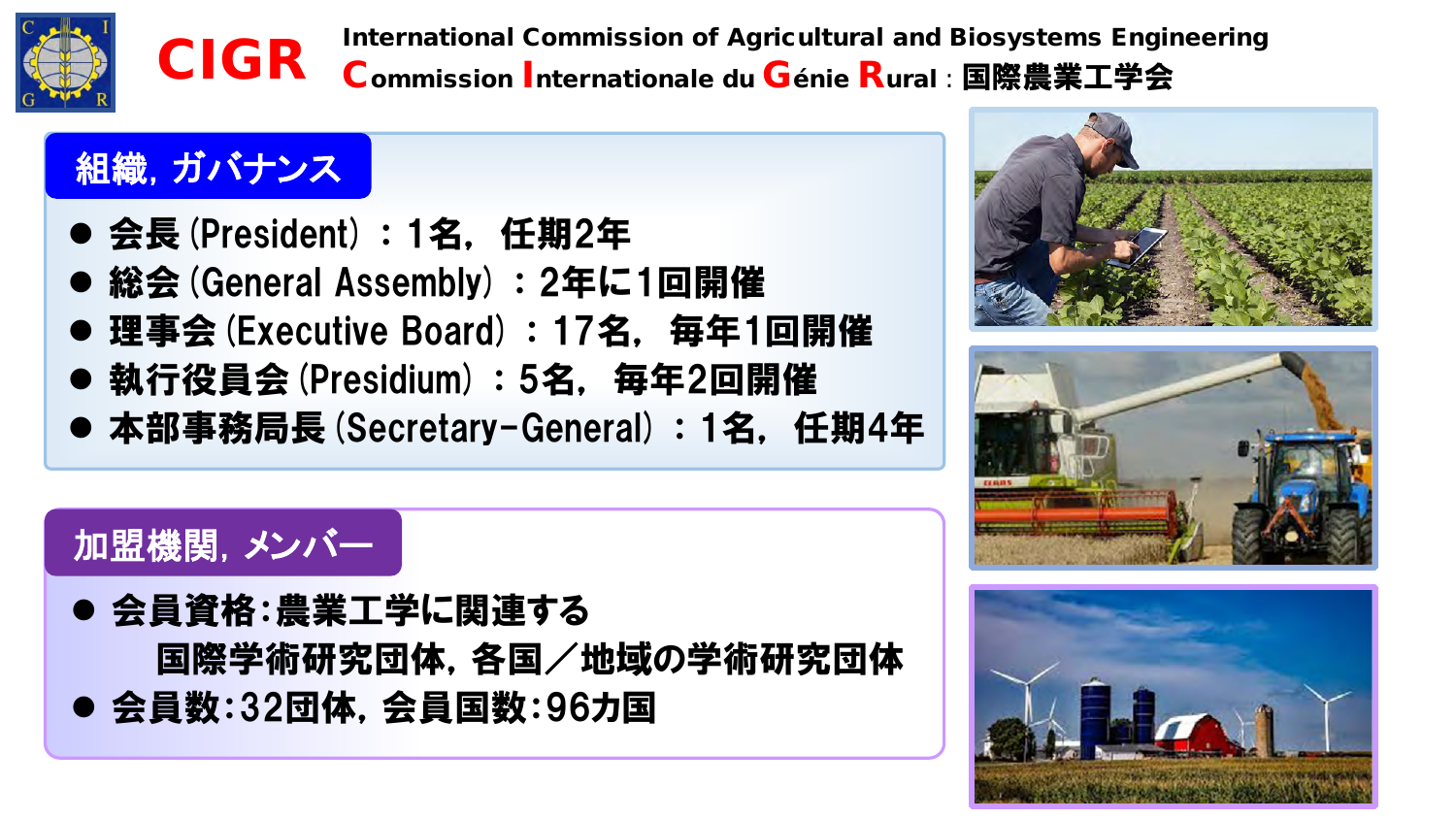

# **Technical Section (TS**,技術部会**) & Working Group (WG**,ワーキング グループ**)**

TS I: Land and Water,

### 土と水

TS II: Structures and Environment,

農業施設と環境

TS III: Plant Production,

#### 作物生産

TS IV: Energy in Agriculture, 農業におけるエネルギ

TS V: System Management,

農業食料生産システム管理

TS VI: Bioprocesses,

ポストハーベストと食品加工

TS VII: Information Technology,

農業と環境のための情報技術

WG 1: Animal Housing in Hot Climate, 地球温暖化における畜舎 WG 2: Cattle Housing, 牛舎設計 WG 3: Agricultural Engineering University Curricula Harmonization, 大学教育における農業工学 WG 4: Rural Landscape Protection and Valorisation, 農村景観の保全と価値 WG 5: Image Analysis for Agricultural Processes and Products, 農産物と食品加工のため画像処理 WG 6: Food Safety, 食の安全 WG 7: Logistics, 農産物食品の物流 WG 8: Precision Aerial Application, 空からの精密農業 WG 9: Plant Factory and Intelligent Greenhouse, 植物工場とスマート温室 WG10: Functional Wellness Foods and Nutrition, 機能性食品と栄養食品 WG11: Rural Development and Preservation of Cultural Heritage, 農村開発と文化遺産の保全 WG12: Artificial Intelligence and Data Science,

人工知能とデータサイエンス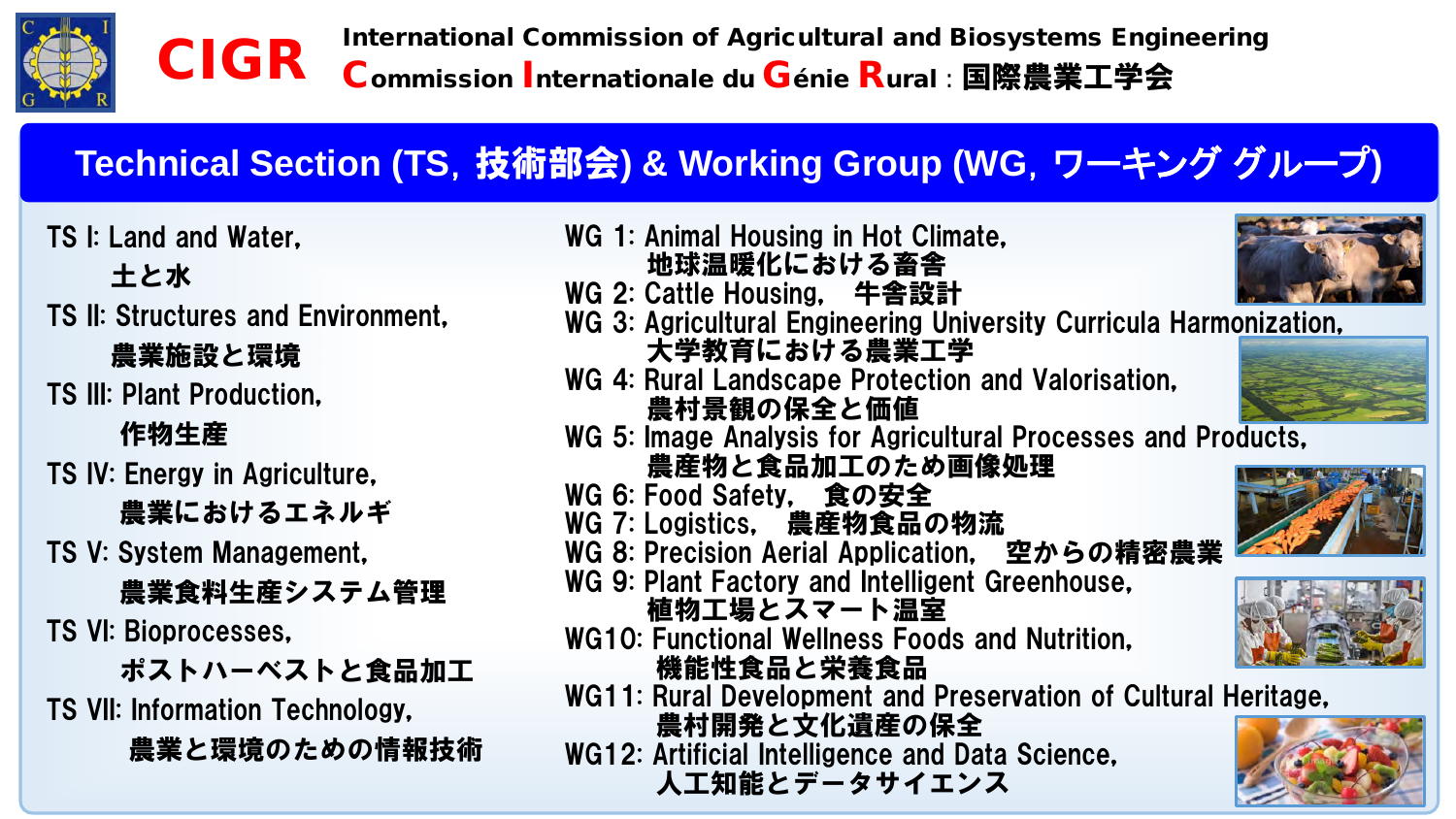

### 日本が**CIGR**へ加盟することの意義 & **CIGR**への日本の貢献と成果

- 我が国が世界をリードしている農業ロボット, IOT, AIなどのスマート農業技術を世界的な 潮流とする
- 欧米の畑作酪農を中心とした技術に加えて我 が国の稲作を主体とした農業食料生産技術を ASEAN諸国,アフリカ諸国,中南米諸国に 波及させる
- 7つの技術部会に日本からの委員が一人ずつ 選定されている
- ワーキンググループ(WG9:Plant Factory and Intelligent Greenhouse,植物工場と スマート温室)を日本が主催する
- CIGRの次期会長(2023~2024年)は日本 から選出されている
- 閉鎖系植物生産システムに関する国際ワーク ショップを開催し,今後の研究の方向性を示 した
- 東日本大震災で被災した農業地域の復興に我 が国が進めるスマート農業技術が活用されて いることは国際的に広く認知されている
- 直近4年間で日本においてCIGRの国際シンポ ジウムを2回主催し,同時に市民公開シンポジ ウムも開催し,持続的な食料の安定生産に係 わる科学技術の重要性を日本国民に啓発した
- コロナ禍による家庭内調理へのシフトと野菜 消費量の増大を受け,スマートフードチェー ンの早急な構築と社会実装を通じて,国民の 食に対するあらたなニーズに応える研究開発 の指針の策定にも貢献している